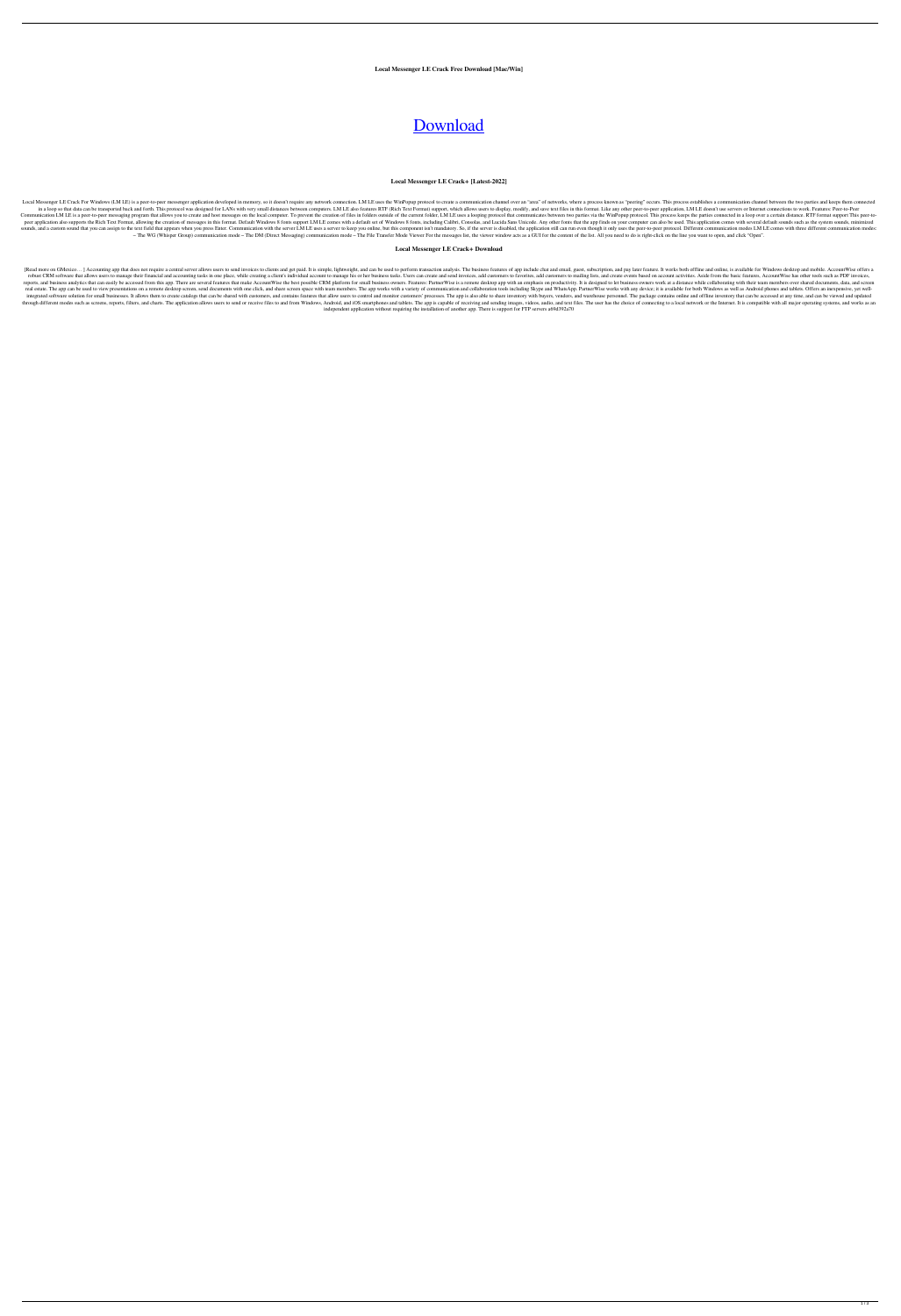# **Local Messenger LE Crack Serial Key [Win/Mac]**

Local Messenger LE Local Messenger LE is the precursor of an old-school app called Popup Millenium. It's a peer-to-peer communication application that allows users to chat and send and receive files to and from other compu any type of configuration to work, that it's very lightweight, and it does not limit the user to simple communication. The app is capable of transferring messages and files of any size, it can save received messages as fil language, as well as the colors of various GUI elements such as the viewer, the editor, the messages list, the user list, and the processes panel. From the Settings section, users can tweak various aspects regarding file t the default Windows fonts for the GUI, as well as for the viewer and editor. Local Messenger LE Version: Local Messenger LE is a free application developed by MPA Distribution LLC. The last major release of the app is vers Local Messenger LE: To uninstall Local Messenger LE, first, launch the My Computer. Then, go to the Properties window of the program. In the Target column, click on Uninstall button to clean-up your computer's Registry. Tr uninstall the application and then reinstall it from scratch. Support: To know more about the software, its support options, or other related support requests, visit the official site of the Local Messenger LE application.

Right: The menu of Local Messenger LE. This is an offline messaging tool that does not require an Internet connection to work. It's possible for users to chat and send and receive files to and from other computers on the s as files, send and receive "WinPopup" messages, and supports RTF format. You should note that this application is a peer-to-peer application that means the program does not work when two or more users are logged on at the the messages list, the user list, and the processes panel. Users can customize many aspects regarding file types, sounds, fonts, the interface itself, domains, as well as the processes and resources. In Local Messenger LE, Change the interface language to any of the available options. • Use any of the available domains. • Set interface properties such as transparency. • Turn on/off debugging. • Turn off Chat logging. • Turn off Chat logging. history in the viewer. • Set a custom username or free. • Set the application's shortcut. • Customize the labels of events. • Set the order of events. • Disable automatic connections. • Set the duration of chatting. • See the maximum number of concurrent users. • Enable/disable the automatic retransmission option. • Turn on/off the image compression. • Turn on/off popup image.

## **What's New In Local Messenger LE?**